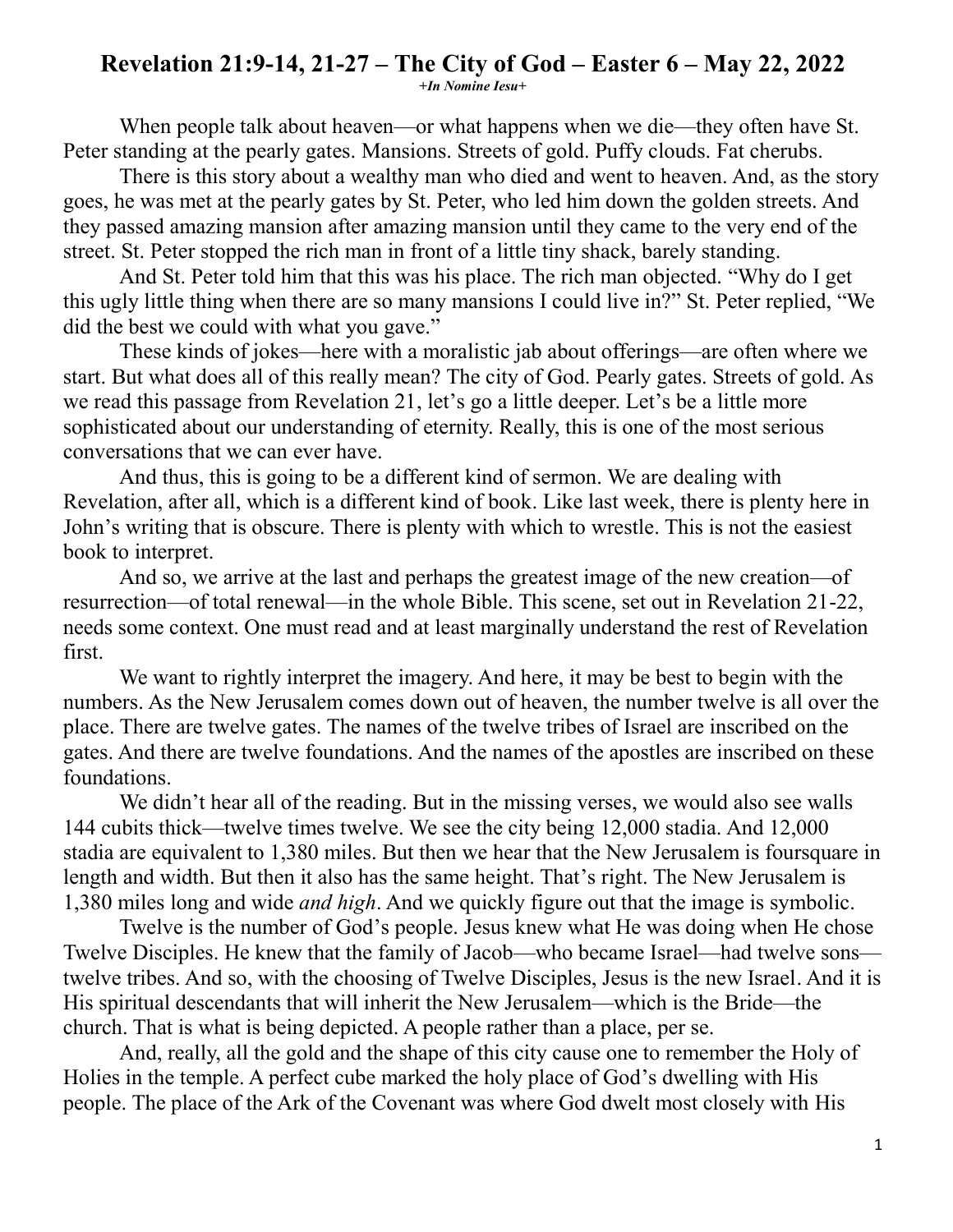people. The Holy of Holies was 20 cubits by 20 cubits by 20 cubits. Quite small. But a perfect cube.

As we heard in Revelation 21:3 last week, our promise is for God to be with His people in eternity. That's what the temple was all about. It was the renewal of the intimacy that God had with humanity in the Garden of Eden before the fall into sin. And the temple served as a foretaste of the world to come in Christ. And so, John says, "And I heard a loud voice from the throne saying, 'Behold, the dwelling place of God is with man. He will dwell with them, and they will be his people, and God himself will be with them as their God."

So this isn't so much describing streets of gold and really thick—and even higher walls in the New Jerusalem. It is a picture of embodied fellowship. Koinonia, in the New Testament. Christ and the Church. God with His people. This is our hope—not so much to be with loved ones who have gone before—as nice as that might be—granted they died in the faith. To be with Christ is our highest good.

And we notice right away how drastically different this is from all those would-be Christian stories that has the Christian going off to heaven in the clouds—as a soul—for all eternity. We don't live forever in the spiritual realm.

In the end, it is not that we will go to heaven—but that heaven comes to earth. And indeed, it is the church itself—this New Jerusalem—that comes down to earth as well. This is the final answer to the Lord's Prayer—that God's Kingdom will come to earth just as it is reigns in heaven.

It is God's promise in Ephesians 1. Reading from verse seven, Paul says, "In him we have redemption through his blood, the forgiveness of our trespasses, according to the riches of his grace, which he lavished upon us, in all wisdom and insight making known to us the mystery of his will, according to his purpose, which he set forth in Christ as a plan for the fullness of time, to unite all things in him, things in heaven and things on earth."

And this helps us to make sense of the lack of a temple in the new creation. At the end of Revelation 21, John looks inside to observe life in the eternal city. And he makes three statements, each of which is in negative terms. Theologians take this same approach in defining the most essential attributes of God. We define God by saying what He is not. This is called apophatic theology—if you care about such things.

We describe the extent of God's essence by saying that He is infinite—He is not finite. We describe His life by saying He is immortal—He is not mortal. God is immutable—He does not change in His essence. In a similar way, John approaches a future glory that we cannot fully imagine. And so he defines eternity by stating what we cannot find in it.

Paul in 1 Corinthians 2, drawing on Isaiah 64, uses a similar approach. He states, "What no eye has seen, nor ear heard, nor the heart of man imagined, what God has prepared for those who love him."

I mentioned the first negative statement already. There is no temple in the New Jerusalem. And this is not because worship has ceased. Remember that the heavenly picture that we get throughout Revelation is full of song and reverence and praise.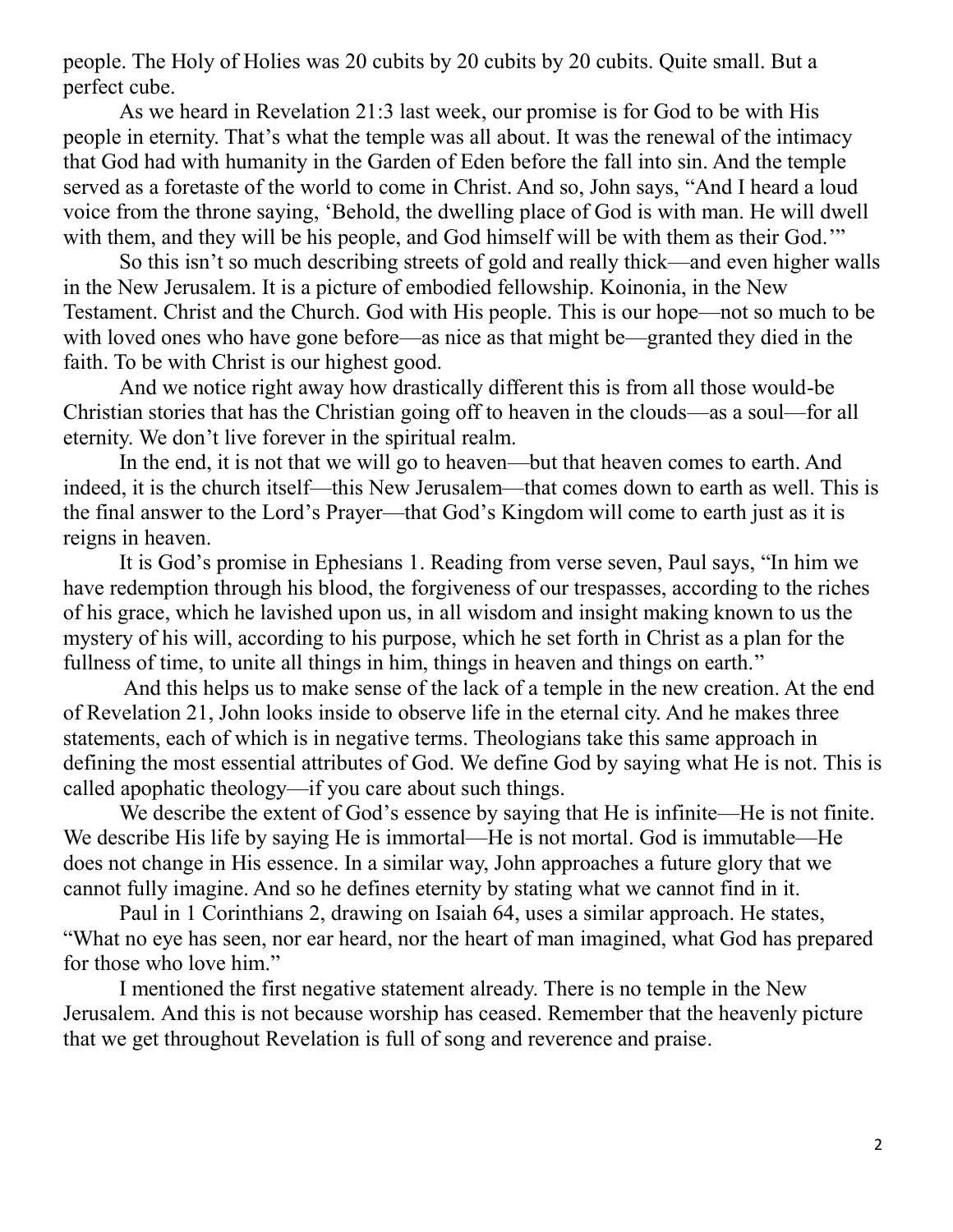Regular worship will be part of the new creation. We will spend much of eternity doing what we are doing today. But this absence of a physical temple is because "its temple is the Lord God the Almighty and the Lamb."

In eternity, God will fill the dwelling of His people in such a way that He is met and known everywhere. The radiance of His glory and majesty—in all its fullness—fills all things. No sanctuary is needed for fellowship with God. This relationship will be direct and immediate. God tabernacles with His people. God is everywhere present to His people. We will be constantly in His presence.

And the fact that there are no worship buildings in the New Jerusalem shows us how to think of things now. Christians rightly invest in worship in physical ways. The building matters. And where we worship should stimulate thoughts of the majesty that is to come. Beautiful buildings, worship services rich in God's Word, and lovely sacred music play a valuable role in this sense. They point us forward as we anticipate the reality that will soon replace them all. We look forward to when all will give way into the reality of God with us.

But, not only is the city of God without a temple, it also lacks physical lights. "And the city has no need of sun or moon to shine on it, for the glory of God gives it light, and its lamp is the Lamb. By its light will the nations walk, and the kings of the earth will bring their glory into it, and its gates will never be shut by day—and there will be no night there."

The light of God's glory fills the New Jerusalem. We are reminded here of the creation story in Genesis one as light is created before the sun, moon, and stars. Many have criticized this account and for this reason. How can light exist without the sun? But the Bible insists that God is the source of light. Jesus Himself says that He is the light of the world. As the New Jerusalem comes, God's complete presence among His people satisfies the purposes for the sun, moon, and stars—light, heat, sight, direction. God's glory is all that we need.

Finally, John describes the city of God as a city without sin. "Nothing unclean will ever enter it, nor anyone who does what is detestable or false, but only those who are written in the Lamb's book of life." We saw hints of this in last week's reading. Remember, we talked about God's intention to eliminate mourning, crying, pain, tears, and death. But there is an additional line there at the beginning of the chapter that is quite interesting.

In verse one, we hear, "Then I saw a new heaven and a new earth, for the first heaven and the first earth had passed away, and the sea was no more." The sea has been negated in the new creation along with sin. What are we to make of this?

To understand this figure of speech, we must think of the sea as John did. Remember that he is exiled on the Island of Patmos. The sea separates him from freedom and friends and the church. In addition, one of the beasts arose out of the sea. The beasts represented human opposition to all that God was doing in the world. The sea represented chaos, disorder, anarchy. Sheol was at the bottom of the sea. It was the place of the leviathan. The dragon himself is home in the sea. In the picture of the vanishing sea, John saw the waters of sin and separation and despair disappear before him. He sees the dawning of a day when there will be no more burdens due to sin.

So, let's take the promises of a New Jerusalem seriously. This is our great hope—the resurrection of the body and the life of the world to come. And let's leave behind false ideas